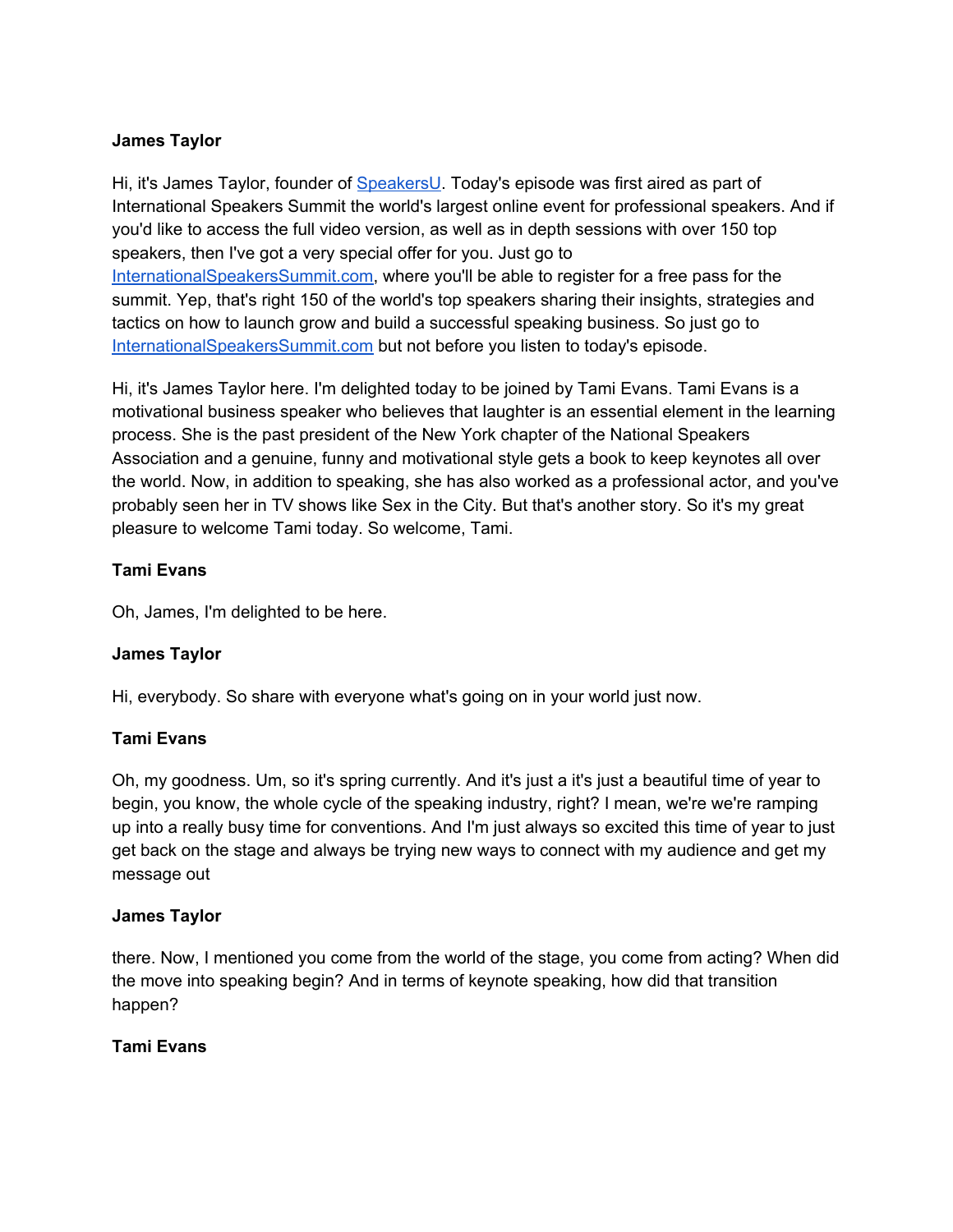Yes, I'm a classically trained actress, I have a Master of Fine Arts and performance, and also a broadcasting and communications degree. So basically, I was the news person and on the National Public Radio, and then moved into theater where I worked with Jeff Daniels, the actor to start the purple Rose Theatre Company. And with Jeff's help, I moved to New York City where I got a job on a daytime soap opera, one life to live and a nighttime soap opera, Sex in the City, as you mentioned, and several films out in New York, but it's a it's an interesting world, in theater where you can work as hard as you want, but you're not in control of any of your own career. And more times than not, you end up on the cutting room floor. So at the same time, I was teaching at university I was teaching presentation skills and communication and it all came together. When a mutual friend of mine from undergrad Christine kashin, who is also a she's a world Hall of Fame speaker in the in the industry and amazing human being really just said, you need to be in this industry. And from that day on, kind of guided me through the industry. And I took the teaching that I was doing at university and the performance that I was doing as an actress and combine them for the perfect combination for me of education and entertainment. And I think everything that for most speakers, everything that we do in our lives, it's like that funnel, you put everything in there. And it all adds to this, this business that that we have that we get to share with the world. It's It's incredible. So Christine was the start of my journey, which led me to the National Speakers Association, and so many people, too many people to even name I mean, if there's anything you need as a speaker, you can reach out and there will be someone there who's willing to share their their story and their ideas and it is the most giving generous organization I've ever belonged to. And that has in turn led me to many speakers who are not even in the National Speakers Association. And it's just this this culture of goodness just keeps growing in this industry. And I'm, I'm so proud to be a professional speaker and to know so many people out there who are good and giving and really take their power of the platform and use it for good.

### **James Taylor**

So one of the things I noticed when when I see actors that make that transition to speaking on stages as speakers, usually they're much better a number of things in the other speakers are coming from other profession. One is that they can use their body much better they understand the how to use presence on stage because they've had that training. They they usually be good I think blocking and unsigned and things like that as well. Voice is usually much better in terms of just having having a presence there as well. So there's a lot of skills I can see that get moved quite nicely on to the speaking on stage. The one I always wanted though, was as an actor, you You're, you're often you're paid to go and speak other other people's lines. So someone else has written those lines for you, and then you go and deliver, interpret those and deliver those on stage. But as a speaker, you have to create your own lines you're making up, you're both the script writer and you and you're the person's up on stage. So how was that process for you, because that requires a slightly different type of creativity.

### **Tami Evans**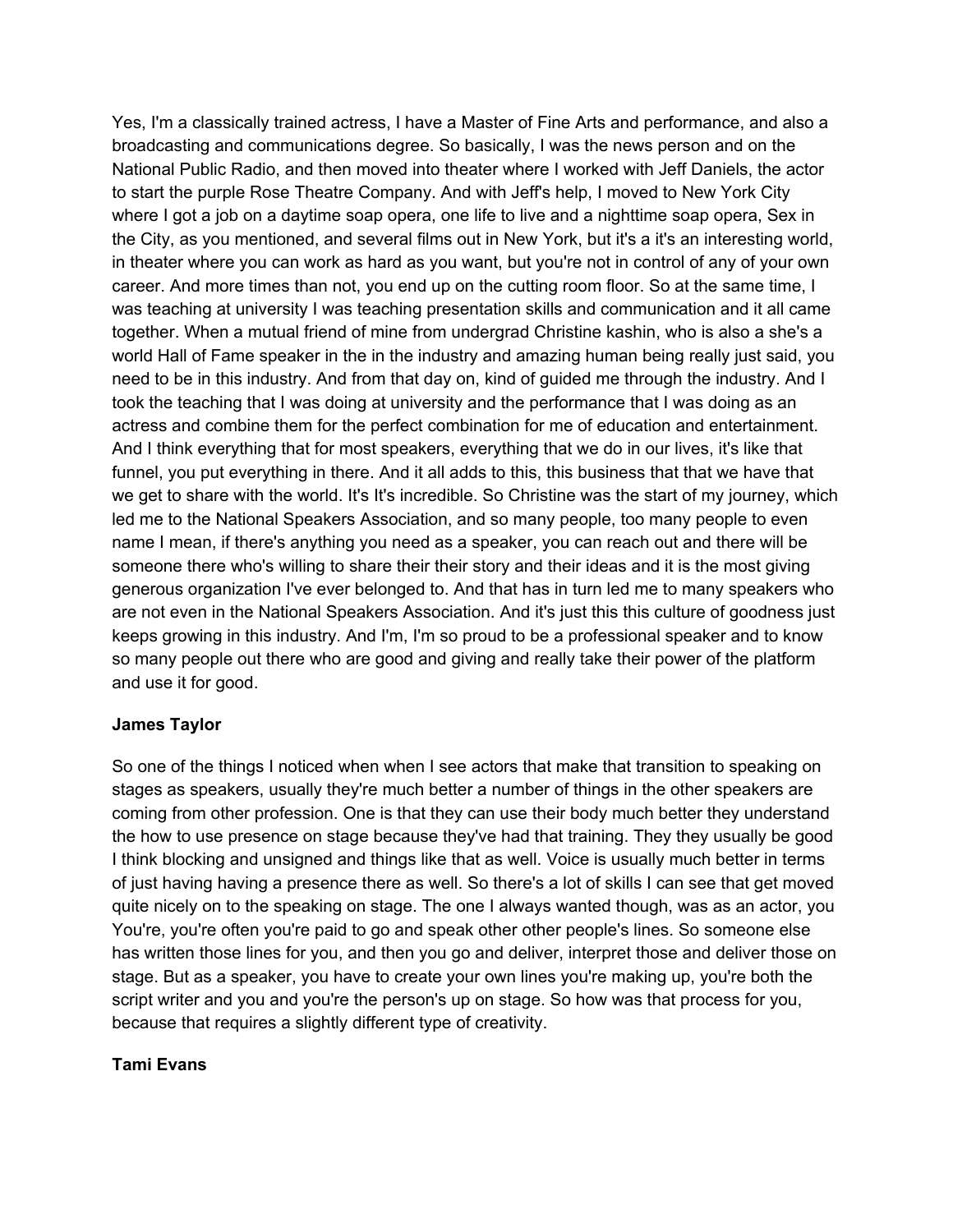Absolutely. And you bring up a good point that when you're classically trained, it's this whole idea that, you know, there's a fourth wall and the audience is there. And there's the willing suspension of disbelief, and you make your entrance, and you do your, you know, performance of whatever that is, but you don't interact necessarily. And so what I found very quickly, transitioning from the world of performance into the world of speaking, is that you really have to, you really have to engage with the audience and break that wall immediately and connect with people. And it isn't about so much writing a script of, you know, how you're going to preach to these people. It's more about telling the stories from your life. So, you know, in addition to acting and teaching, I was also, you know, is hired to be a pitch coach for major consultancies for their sales pitches around the world. And I was also on the design team for Banana Republic, the major fashion brand. And I found that when I just took my stories from those experiences, and started to tell those stories, and how they were applicable to, you know, all of the organizations and corporations that I speak to, that's when the light went off, because people said, Oh, she, she isn't a performer, she's an actress. She's a business person that happens to have classical training and how to deliver her message, which was like, Oh, the light bulb went off. And I have to tell you, when you do interact with your audiences, at first, I was frightened, because I thought, Oh, I don't, this isn't scripted, I don't know what's going to happen. And I'll tell you what, the funniest, most memorable, most brilliant things happen when you engage with the audience and let them be the star. So now I have several moments in my keynotes where I actually have it, you know, set up where I engage the audience so that they can actually kind of be the star of the show, and it's brilliant, it's the best material that you could ever asked for.

### **James Taylor**

So that almost sounds a bit more. Rather than being like the when we think of the act of person up on the stage theatre show was all pre written and you deliver in this audience there, that almost sounds more like a like a rock concert in that way that I think about a friend, a friend of mine was managed, managed to Taylor Swift, the music artists, and Taylor Taylor has a voice coach to look after her voice. But she also has a performance coach as well, that it was able to see, okay, this point in the set your song is it this this level here. So we I need you to be at that part of the stage, I need you to be doing this with your body, I need you to be at this stage, I need that high level of interaction with the audience. Because you can do that you can feel the energy in that way when you're doing a rock music concert or rock concerts. And so speaking you you're you're sensing that energy, but you're also giving yourself time and finding ways to have those interactions with the audience whether that's just that one on one thing, they're on a different ways,

# **Tami Evans**

especially if you can bring levity into

# **James Taylor**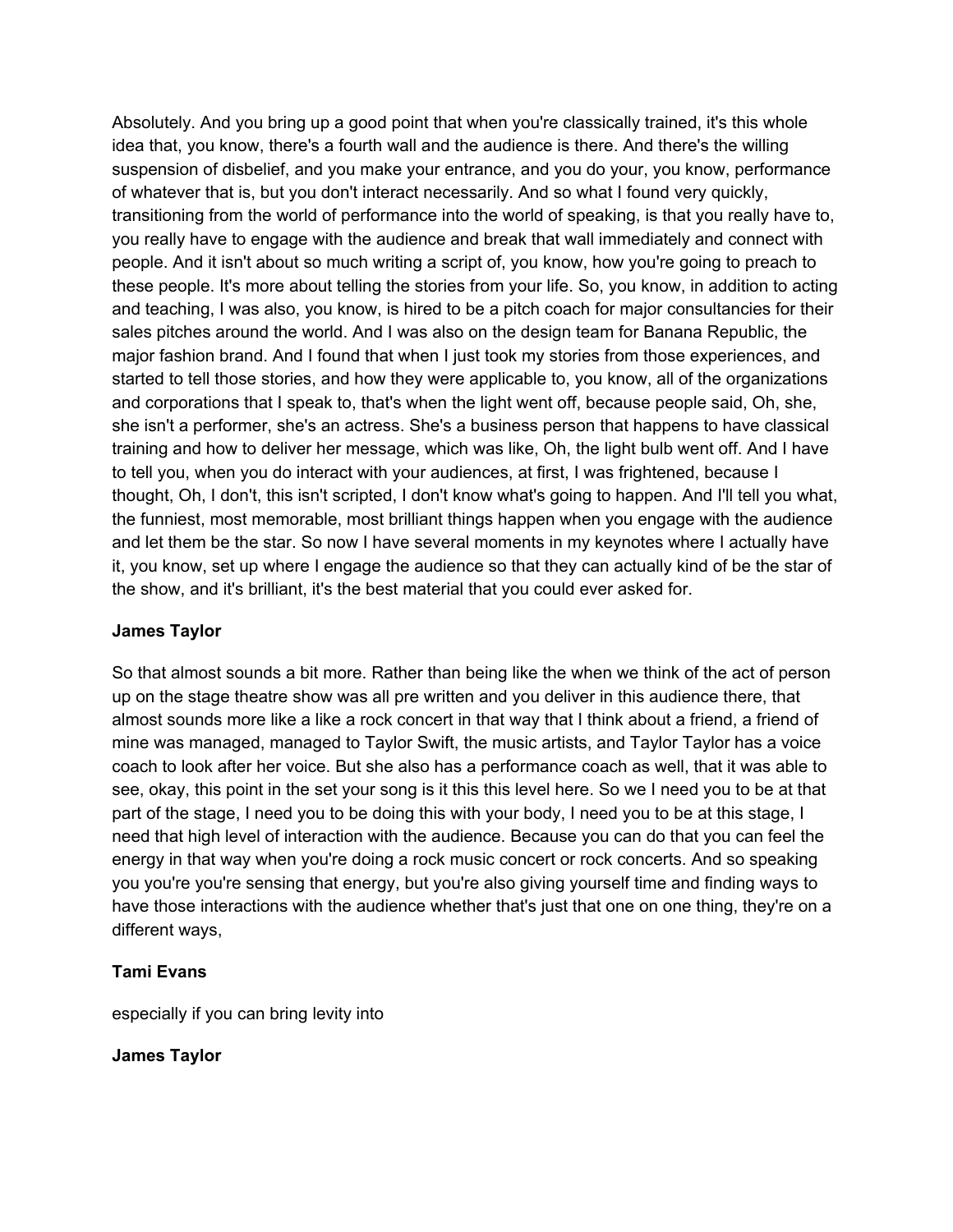Well, that's the part so the levity bit that the humor part as well. Now, I am one of those speakers. I do not cast myself as a particularly funny person. My wife on the other hand, she is she's a she comes as a trained actor, and she's very comfortable. She has that very natural. No jokes come very easy to lines companies. For me, it's not it's not so easy. And I speak to a lot of speaking friends of mine, who have made big transitions in the speaking because they went to things like improv comedy sessions to learn some of some of those skills, it made them much better speaker. So for someone like myself, who is let's say, I'm, I'm hesitant about using using humor in my speech, either because I feel that it doesn't come from my natural style. Or I feel I'm talking on a topic like artificial intelligence, like how to voice creativity. How do you get that's so funny? And so what what would you say to anyone that's watching or listening to this? Now who feels a little bit like me that? Yes, they're going to use humor, but it's just not quite sure how to do it.

# **Tami Evans**

Yeah. So I think, um, you know, one of the things I think to remember is that people like people with a personality, I mean, you're, you're attracted to people because of their personality. And so when you're engaging with your audience, they want to know you they want to know a little bit about you. So I always say when you're going to start with humor or levity, start with yourself start with things about you quirks ideas around you. And I did have the wonderful opportunity to see speak at the National Speakers Association, the winter conference about, you know, kind of setting up summits and things like that. So and I saw you do an AI speech as well. So I actually have a couple ideas for you, based on some things. So we're doing

# **James Taylor**

all this live, I have no idea what time is gonna say. So she may give me a really hard time here. But like, you're far too serious, you need to be much, much more liberty. So not to be as strict with what what, what we're doing. Where is that? Where's the room for improvement? For example, I'll make sure we put a link here as well, so that they can get some context.

# **Tami Evans**

Yeah, yeah. So talking about using yourself. So right at the top, you acknowledge that, because you were speaking to a primarily an audience primarily from the United States, you made, you know, already, you called out the fact that you are not from the United States. And that's great. I think anytime that we can stand in front of and just acknowledge what's different or noticeable about us, and find something humorous to say, for instance, you might say, you know, I really enjoy joining you here in the United States, um, you know, you may not realize this, I'm not from this country, and you might find this hard to believe, but I used to have an accent. And the fact that and you, as much of your broke as you could, yeah, because the fact is, that you're saying I used to have an accent. And of course, you know, it's so obvious that you have and the more you can play it up, the better that will get the laughed, it will disarm the audience because they're like, okay, clearly, there's gonna, you know, we understand that that's happening. So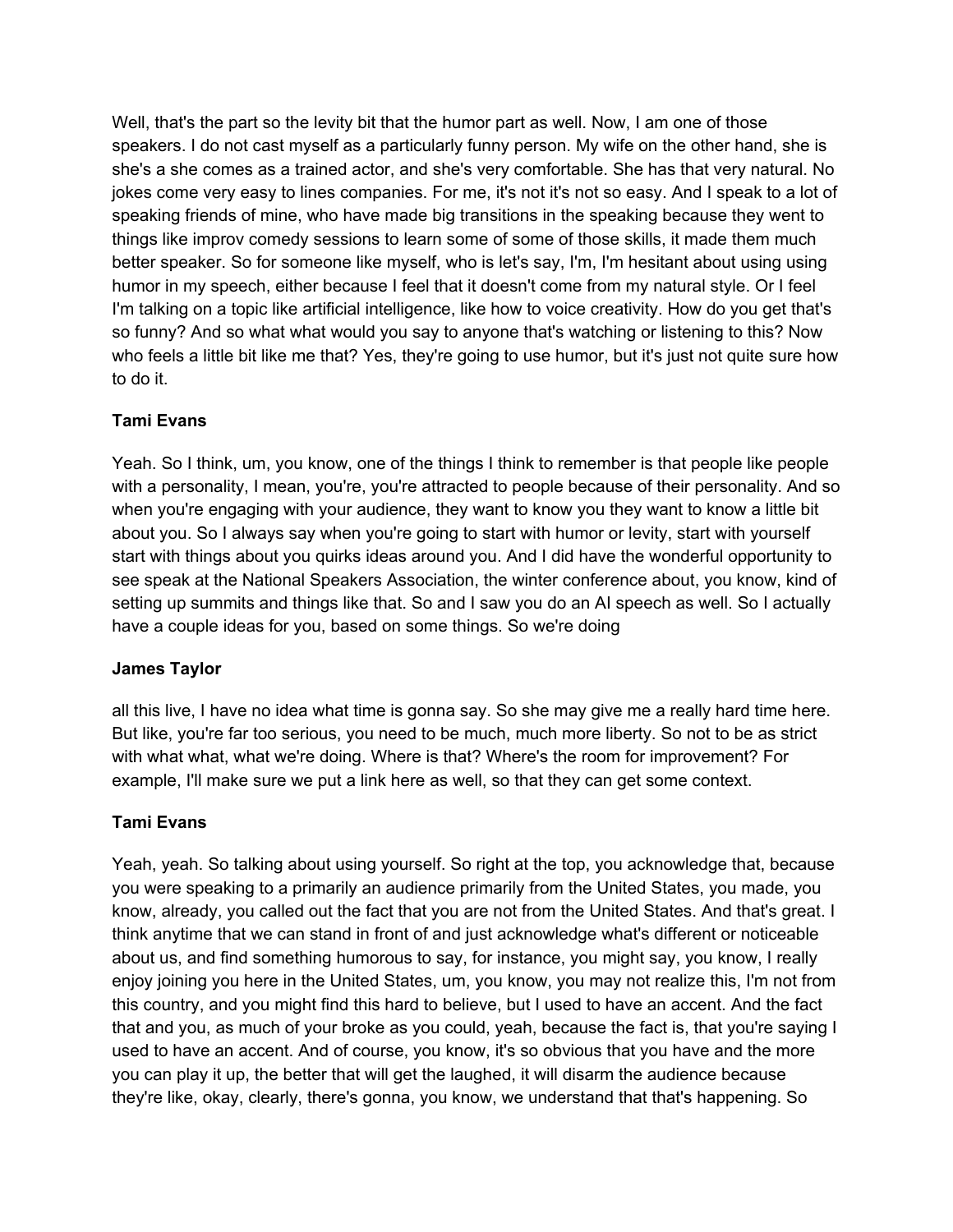that's great that you use that, you know, talking about yourself or the situation. So, so that's something they're not expecting, but you deliver it very straight, because you have a very authoritative persona. And you look very, you know, you look very official and, and like a leader, you know, a very strong leader. So, the more you can deliver the humor straight, the bigger the laugh will be, the bigger the payoff. Um, so you you talked about, in one of your speeches, you tell the story about when you were a young boy, and your parents sent you up into the, into the mountains of Scotland, and, you know, you, you show a facet, fabulous picture of you, and you talk about how they sent you up into the mountains in a kilt. So what you can do in this situation, which is already humorous, so you're already doing humorous things. Now, I'd love to employ an act out, it's called an act out or a go to, and that's where you actually become in the situation. So again, you would employ the the tool of using your, your Scottish accent very well, and I am not good to Scottish accent, but you would be like, you know, alright, so you're gonna go up into the hills now. And and then you become you and say, oh, for how long then? And they'd say, oh, till you get to that top, or whatever, you know what I mean? So you have this little conversation, and then you you show us, you know, so imagine you're walking up this hill, and a kilt. Yeah. You know. And then it's like, oh, that's a bit of wind. And so you actually are in the moment. And and what you can do is just explore all the different funny things that could happen to a young boy hiking up the hills in a kilt. Yeah. And so you take that one moment, and just act it out for us. And let us just, it's delicious for the audience to imagine with you what it was like to be hiking in the hills in a kilt, right? So that's called a full backyard, folks.

## **James Taylor**

So that's that. So that's when you start you start to use also your your physicality a lot more, you're kind of getting out of just being under here, I'm delivering to this thing. And then the, you're using that stage more you're using your body, you're, you're you're helping people really get into what the story that you're telling.

# **Tami Evans**

Yeah, like, and if there's a wind that comes it could be, oh, there's a wind, and then you put your hands down, like you're holding your your kilt down. Yeah. Because you don't want it to blow up. And so that, so that's an act out or a go to, and then we move into Oh, so you were just talking about the rock star and I know your background was in music and, and you know, booking speakers and stuff. And so this is a brilliant opportunity to use. And it's self deprecation really, because you like we said, You are very, you're, you know, you're very put together. You're very polished human being. And then you talk about how you were in the music industry. And so to kind of like cut that down, you can say something like, I know you're sitting there thinking, yes, I can totally see him working with rock stars. Right. So then you're going to get a laugh and you wait and you say, as their accountant. Okay. Yeah, because you're playing against tight. Yeah, because, you know, we just we always make these assumptions, right. If someone saw you, they'd be like, they wouldn't. They wouldn't realize that you're like, you can hang with the band right? But if you Put it up in that way. And then you wait and say, you know, give that kind of self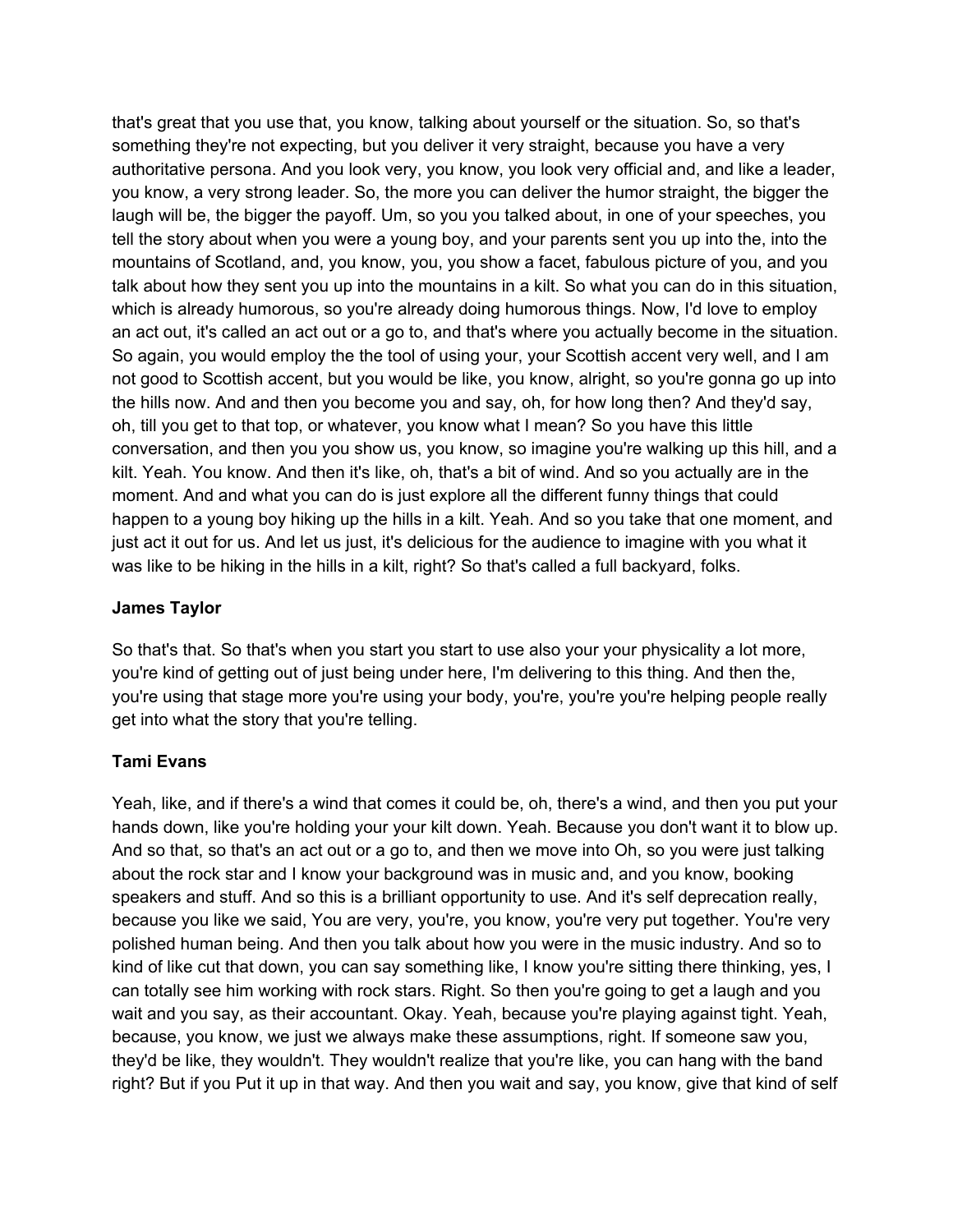deprecating, and then you can all laugh together. And then you can say no, really seriously, here's my experience with rock stars, etc, etc.

## **James Taylor**

So with that basic, also, what you're doing is you're playing into the audience's preconceived notions of who that person is, or what you look like, who you're about. So if you look like this, then you're automatically going to be this type of thing. So you can, you're kind of having, you're kind of having fun with them. And now you're kind of toying with it with that, and being much more flexible with with what that thing is.

# **Tami Evans**

And they're like, if he can laugh at himself, then we can laugh with him in my programs. I there's one point where I said, All right, I know some of you Well, I'd say, you know, I know life isn't all you know, it, there's hard times or whatever I say, No, some of you are sitting there saying, All right, chirpy, you have no idea I get huge laughs because there's always a small people, you know, percentage of the people who are like, oh, for real, really Pinky, we got to go with this, you know. So if you can kind of self deprecate and, and, and kind of cut their expectations of what. And then the final, the final tool that I thought for you is that you say, so we've, we've done all those, you say, I'm going to give you the five tools and strategies that will allow you to set this up, right. And the great thing is, you can say, um, you'll be happy to know that one of them does not involve wearing a kilt. And so that's a call back, it's called a call back, where you go and take something that you mentioned earlier in the keynote, and you call back to it. And if you can do that three times, if you could call back three times in your keynote, the power of three, humor is always in the power of three. So anytime you can do something three times it really, it really impacts the power of it,

### **James Taylor**

that's a little bottle you haven't like on TV shows, I mean, I think about the see, like Monty Python, for example. And I think the first time that they would send me maybe few of watching that initially, when it came out, they would have said something and the first thing they say like a line is like, don't get it. Second time is like, and then the third time, it's like, actually, that's quite funny now, and so and, and they didn't even know all they have to do is just like see that one phrase now is like, it's that bizarre thing of if you've ever spent like, I know you as an actor, you are being on tour with other actors, or as a musician being on tour with other musicians. By the end of the second week, if you try and go into that world from being an outsider, being a civilian is the strangest thing, because they just have to say, they say one word to each other, and the whole boss erupts, they'll coach erupts, because then they've got all these little in jokes. So you don't even have to see the whole thing, you just have to see that one little thing. So So you basically can keep kind of pulling back to that the whole time, you can kind of use that, you know, there's all kind of mini theme kind of resonance themes, right? Well, you're saying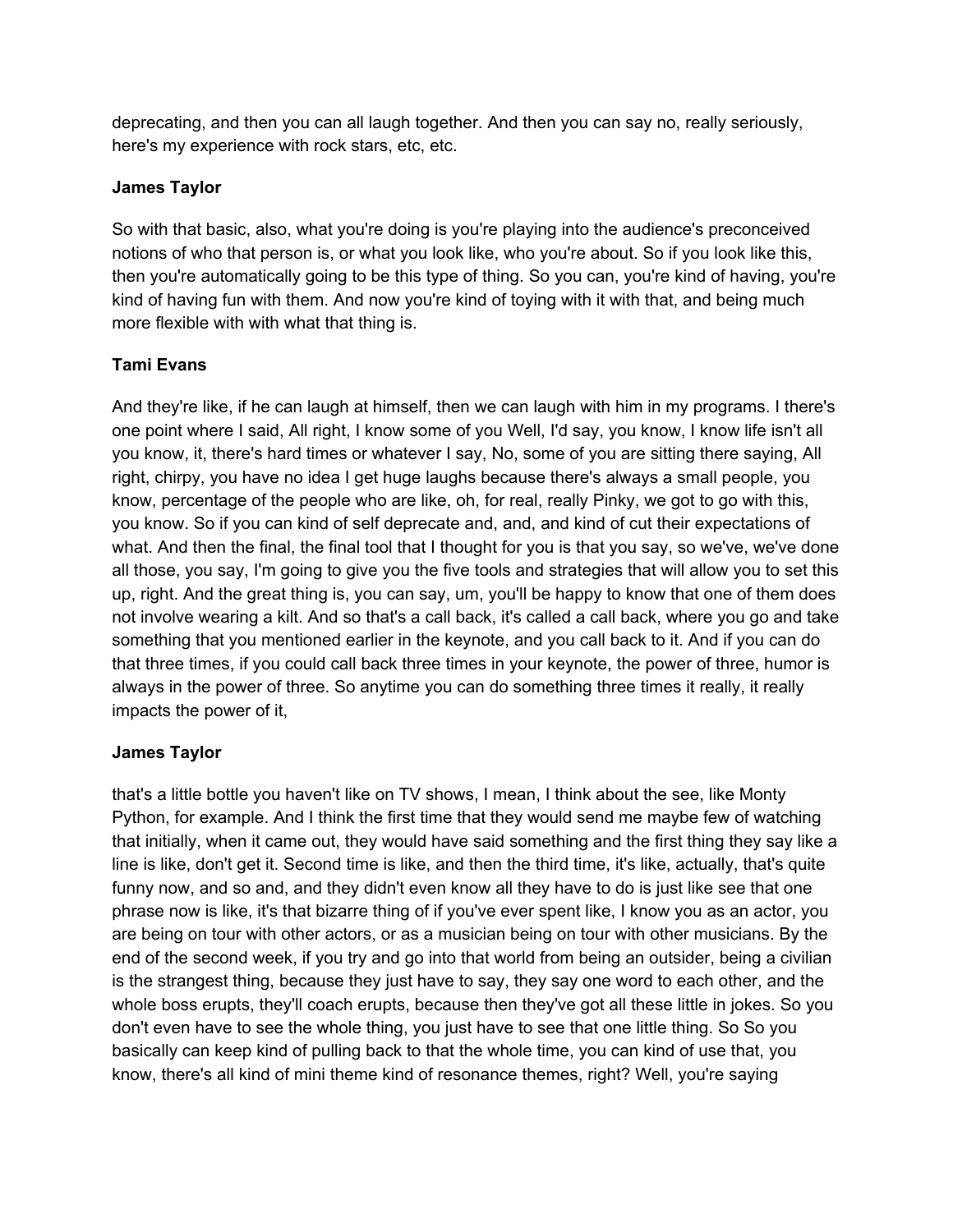# **Tami Evans**

Absolutely, it's creating a common language. And that goes to connecting. And, you know, that's my work is all about connection equals culture. So I use humor to connect people and I encourage people to, to use levity and lightness in in all of their their work. Because oftentimes, leaders think that levity and leadership and positivity and professionalism are mutually exclusive, they don't work together. And I think it's the exact opposite, the more you can bring that in. As a speaker, as speakers, we we have these really serious and important messages. But if we don't sprinkle in the the ability to let people breathe, or lighten up, then sometimes our messages, it's just too much that it goes over their head. So I like to say your audiences if if your audiences are laughing, they're listening. And if they're listening, they're learning. So that's kind of the the core that I take back into corporations and organizations, but on the level that works for them.

# **James Taylor**

You mentioned that with the word culture there when you're, you know, like ourselves, we're going and speaking in different countries, different cultures, they, you know, different norms in those places as well. I'm wondering how what you have to think about when it comes to using humor, because you can go to I've even noticed even just countries like the UK or the UK and the US which on on the outside you can see they're very similar speak the language pretty much the same slight different conveyors, but pretty much same. But in terms of what you have to do with human to feel slightly, it feels slightly different. You can American audiences feel much more open to being able to have fun in that way. British audiences or the changing it's a bit of a generalization, tend to be a little bit more buttoned down. You have to kind of use humaneness in a slightly different way.

# **Tami Evans**

Yes, definitely. And I'll tell you, James, I spent a lot of time in Liverpool and I'm not sure they are speaking the same language. But

# **James Taylor**

if anyone Liverpudlians from the UK North of England or the Beatles or from the unknown, they think of themselves as the funniest people in England as well. They use humor and your badge of honor Liverpudlians.

# **Tami Evans**

Absolutely. And you've got the the mosey and the Ozzy and the blue Canada Ebro in the hall. Yeah, it's definitely. And that's true for anywhere. It's honestly true in different regions of the UK, it's different in different provinces in Canada, it's different in the different states in the United States. And so the the most important part of the work that I do before the conference is to get to know my audience and and what their humor touch points are. And for that, I use what many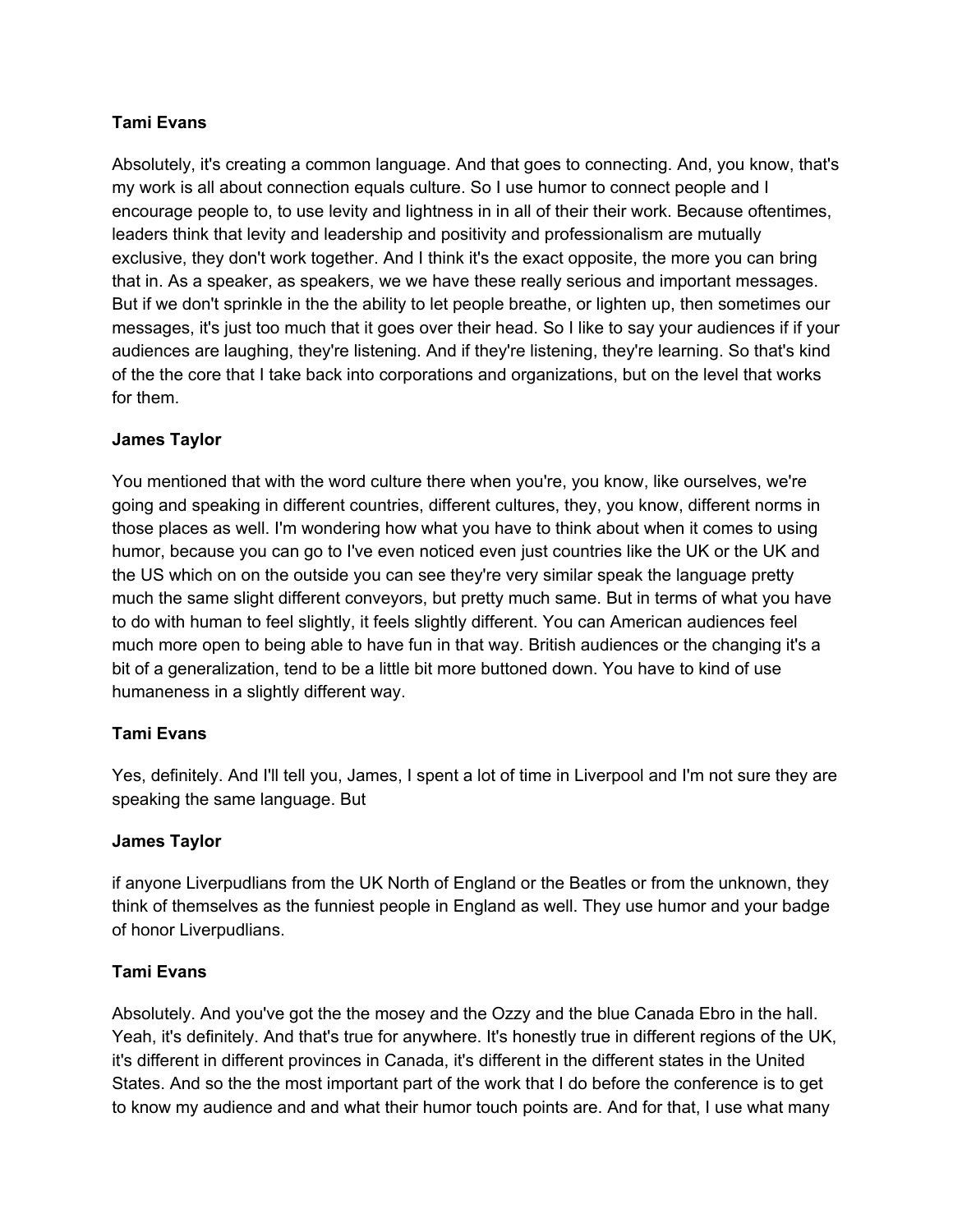speakers use, and that is a tailoring, I have a tailoring form that leads to a tailoring conversation, that leads to at least three private conversations with three people in the industry who are going to be attending the event. And what those all lead me to, is to learn their language, it's learning the language of the the culture of the organization, it's learning the language of that industry, the more you can get to know the industry, the more you can learn what it is that makes them you know, what, what makes them you know, kind of anxious, what makes them laugh, what makes them feel proud. Those are the things that will allow you to connect, and humor comes from the personal things that universally affect all of them. So, I, I am addicted to laughter I love to create Laughter But even better than laughter is when people nod, you know, head nodding when they think Oh, yes, absolutely, that. That's, that's absolutely true. And when someone comes up to me afterwards and says, it's like you work with us, how did you know us so well, that is the highest compliment even better than the standing ovation. That is such a high compliment to me,

# **James Taylor**

because you're speaking their lingo. You're speaking as my friend, as my friend Jeffrey sure would say, you understand their lingo, you're speaking their language, if you feel like, okay, is this such a strong, strong connection with you, you'll feel that you're speaking from the inside inside about, you really understand their problems and their challenges. Absolutely. And it does

# **Tami Evans**

take you know, a few, several phone calls ahead of time. And here's the other thing that I just think it's really valuable is to come in the day before, honestly, that as early the day before as you can, because I mean, if you're so I usually do opening or closing keynote of the convention. So if I'm opening keynote coming in the day before, I get to be there, when everyone is coming in the energy is high, usually there's a, you know, pre, pre night, cocktail hour, you start talking to people, you get the best material, just by interacting with the attendees. And then if you're the closer coming in early allows you to get, you know, material throughout the convention, yeah, that you can actually pull back on stage. So it's a kind of a convention callback, right? You're using that humor in the closing keynote. So there is so much value in connecting deeply with the organizers and the attendees before the event. And the you know, if you, if you can spend a little extra time on site at the event, before you actually go onto stage, it will pay dividends that are you know, enormous.

# **James Taylor**

But as you were going through building your own speaking career, can you maybe talk about one particular aha moment, you mentioned arm and resilience, aha moment or insight or where you made a key distinction in maybe the kind of speaking that you wanted to do the kind of stages that you wanted to be on the kind of message that you wanted to put out into the world?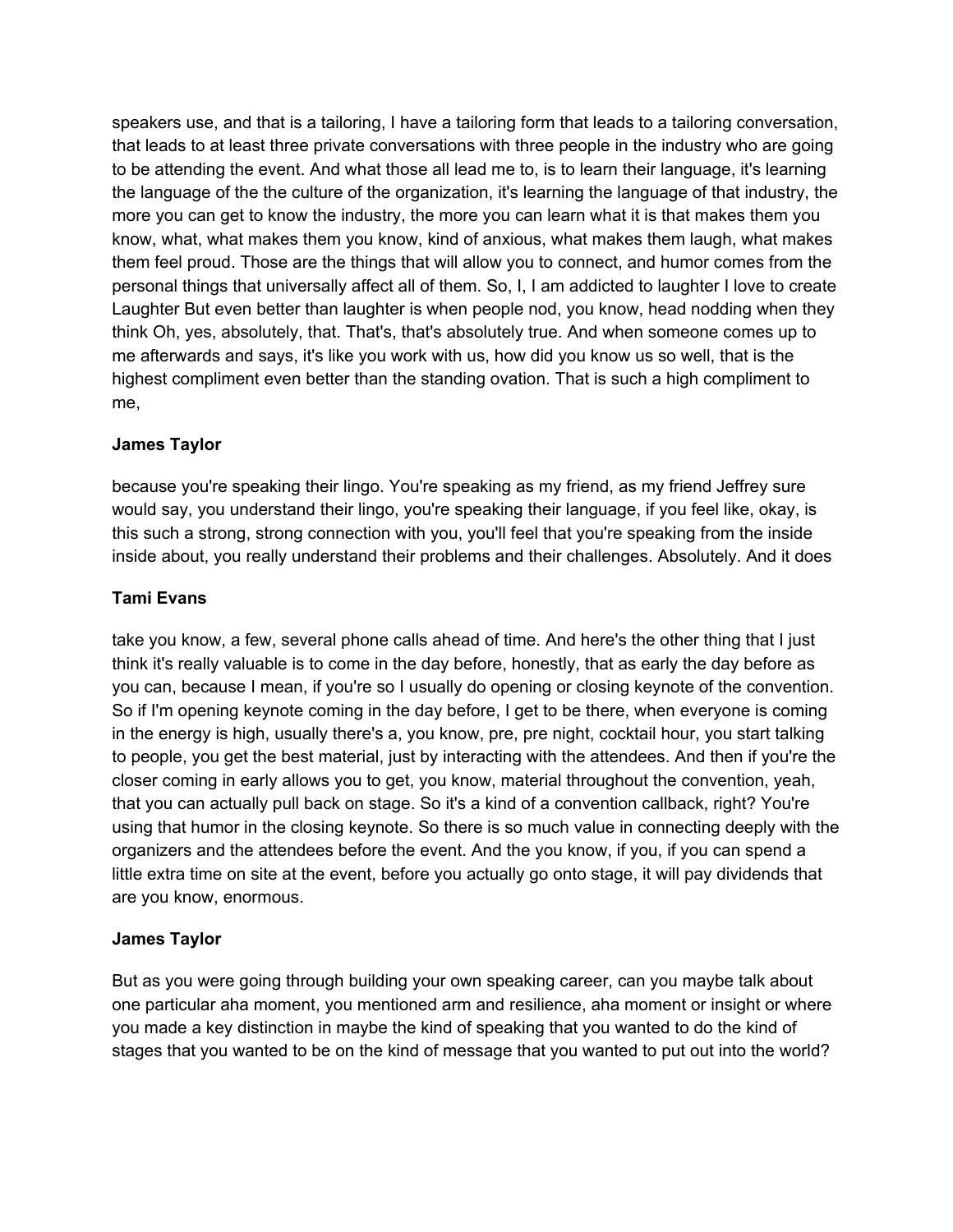## **Tami Evans**

Oh, yes. In fact, and so you know, I mentioned my, my dear, dear friend, Christine Cashin, she laughed so hard. It happened when I was in a huge auditorium full of the teachers of the state of Oklahoma. I was brought in to kick off their school year, right? So it was before the students came. It was in August, when the teachers were all preparing to start their year, and it was thousands of teachers and I had my prepared speech and, you know, had been doing it for a couple of years. And, you know, started started speaking and I had a worksheet for them to kind of follow along and take a few notes, like, you know, fill in the blank when you hear the word, you know, all the different tools and techniques that speakers can use. And then just a short time in, I had an interaction with an audience member, where they called something out and I thought, Oh, you know, heckler, or somebody calling something out. And I walked over with the microphone and the teacher and I had a conversation back and forth, where the teacher I asked them a few questions and gave them and they answered very concise and you know, turned out to be funny way. So they became the star of the show for that moment. And I thought that is the power of audience interaction. And I took that sheet of paper that I had. And I said, You know what, put your paper under your chairs, we're just going to have a conversation. And I just I started telling them the stories that I had prepared, but weaving it in with the interaction with them. So that was the aha moment where I thought you don't need to be you don't need to have you know, a worksheet for myself. It's about, it's about crafting, it's about crafting the talk in a way that leaves room that leaves room for the audience to be part of the talk as well

## **James Taylor**

is, I mean, that is also touching a huge trend. Every time I speak with Speaker bureaus or event professionals meeting meeting planners, this thing coming constantly through now about the levels interactivity, they might call it experience, they might use that word experience a lot. You know, I infamous because I think about in terms of that level of interactivity. And I think it's, it does a number of things. One also, it, it shows that you're comfortable enough in yourself and your topic, nothing that you speak about to know that frankly, if there's 1000 people in the room, there will be people in there that have had maybe better stories on that thing they have, you know, experiences that relate to that thing as well. And just having that confidence to be able to go there, because you kind of have some of the speaking chops, improvisational chops to be able to flow with that. And that's, I wouldn't say I don't say that lightly, because that's something that is not often a natural thing, when you just get started speaking, having that ability to kind of flow with an audience like that. And the other thing it does, is it immediately moves you just to a different type of conversation, you and I've used this before, you know, moving from the sage on the stage to the guide on the side. And first, you know, if we think of the the traditional keynote speaker that gets up there, and, you know, there's this thing to the audience in front of the audience, frankly, anyone that's gone to school in college in the past 10 years, that model is gone, that is gone. If you're speaking to any millennials, Gen x's, the most of them now, they will have some one way lessons are going like that. But they have the flipped classroom now, where they're they're learning a little bit of that, but but most of the stuff that they're doing in the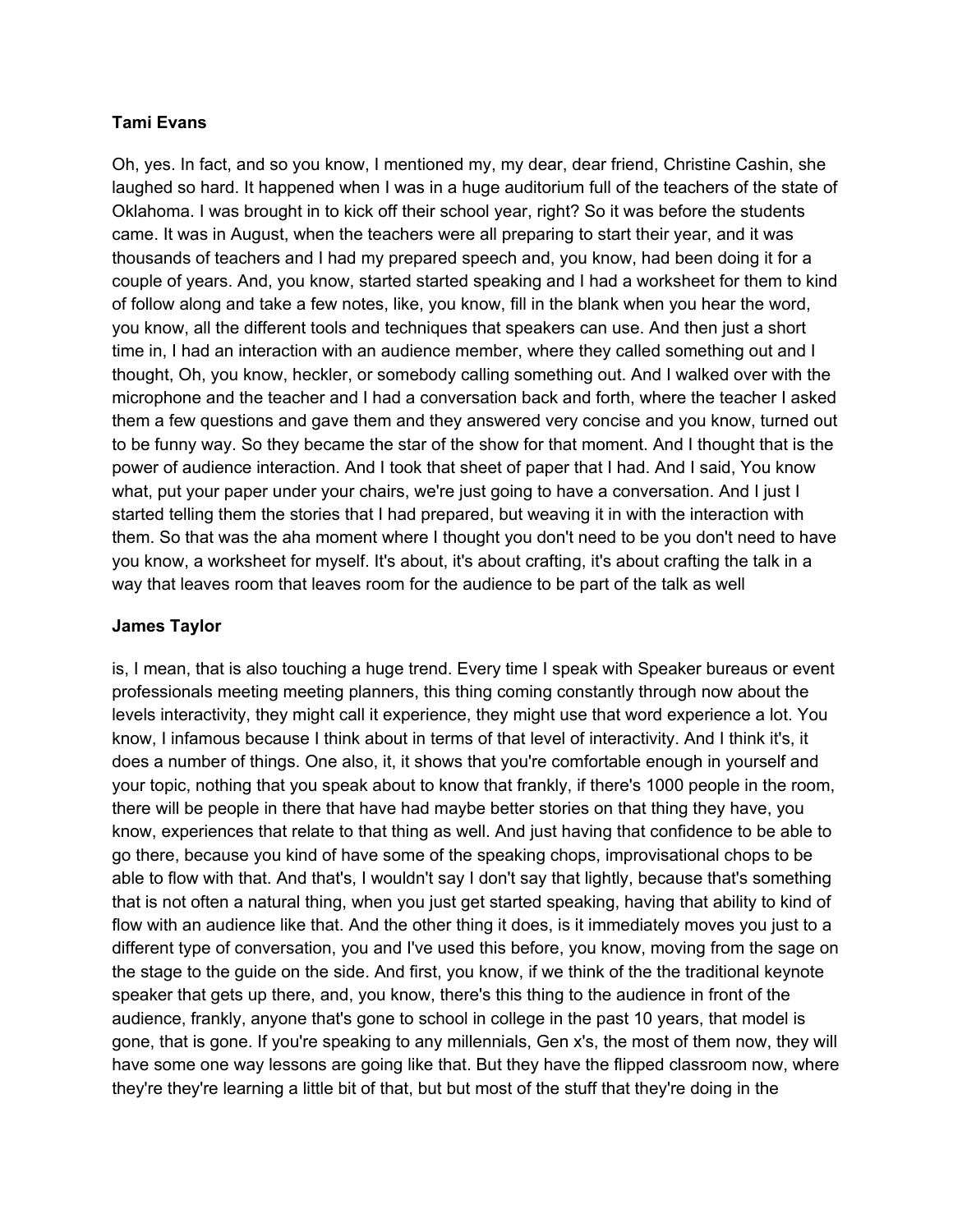classroom now is much more interactive. So if that's the audience, that's where the things are going, then I see the kind of stuff you're talking about much can have high levels of interaction. I spoke to no speaker. Yes. They said that he always wants to ensure it somehow works. And he wants to get in there with the audience. And he said, if you're very uncomfortable doing that the first few times, he said, but it's been transformational. And it makes it really enjoyable for him. Because if he's speaking on that same maybe that same speech multiple times, it adds that level of a little bit of danger into I guess,

## **Tami Evans**

yeah. Oh, yeah. Um, so I do a thing, if I'm ever the after lunch speaker, you know, the dreaded after lunch spot? Yeah. where everybody's kind of like a food coma. And you know, they're the days half over. One of the humor things that I've worked in is it worked so well, if they place the dessert first, right. So when people come into the room, the desserts are already on the table, right? So I watch people and I work the room. And again, Christine kashin, I just can't say enough about how much she guided me. She said, Get in there. And she said, Go Go to the north part of the room and, you know, speak to some people make some friends go to the south part of the room go to the east of the West. And so now together, we've we've kind of called it compassing the room, right? And so we combust the room and get to get to meet people. And I watched the way people interact with the desserts. And so then I'll open my keynote talking about personality types, you know, are you are you the kind of person that that sat down and said, Oh, that's not the dessert that I wanted. And you like shifted your seat? Or are you the kind of person that said, I'm not going to sit down until I see the dessert that I want? Or are you the kind of person that sat down and said, Oh, that's not what I want. And you reached over and started, you know, so I talked about, and everyone laughs because that's exactly what people some people take to desserts, and something you know, so it's kind of using what's happening in the room in the moment, putting it back on them and, and it engages in engages the audience. And one very quick story about you know, when I worked in the consultancies and helping these major pitch presentation teams, one of their problems is they give too much information, without any levity. And so, one of the characters I was lucky enough to play was Maggie, the cat and cat On a Hot Tin Roof, and the whole first act of that play is a monologue by Maggie. I mean, it's just blah, blah, blah, blah, blah, blah, blah. Right? So a lot of directors, most directors who staged that play will have Maggie, you know, putting on a pair of stockings in the middle of the stage, right? And so she pulls her skirt up. And, you know, it's the old stockings where they had the little clips, right. And so, I show a lot of famous pictures of, you know, Elizabeth Taylor and Richard Burton, and all these famous people who have played Maggie the cat, and it's always the the shot with her putting her leg up and putting the stocking on right. So my tagline is, you know, if you have a lot of information to give, give them a little leg. Right? So it keeps their interest. Yeah, well, I that I told that story at speaker group of speakers that I was sharing this with in North Texas chapter on the National Speakers Association. When I said when you have a lot of information to give, give them a little leg. From the back of the room. I saw an NSA member called Philip Hatfield, hilarious man who has a prosthetic leg, the back of the just slowly lifted up his prosthetic leg. And all I could do was go, Oh, and I pointed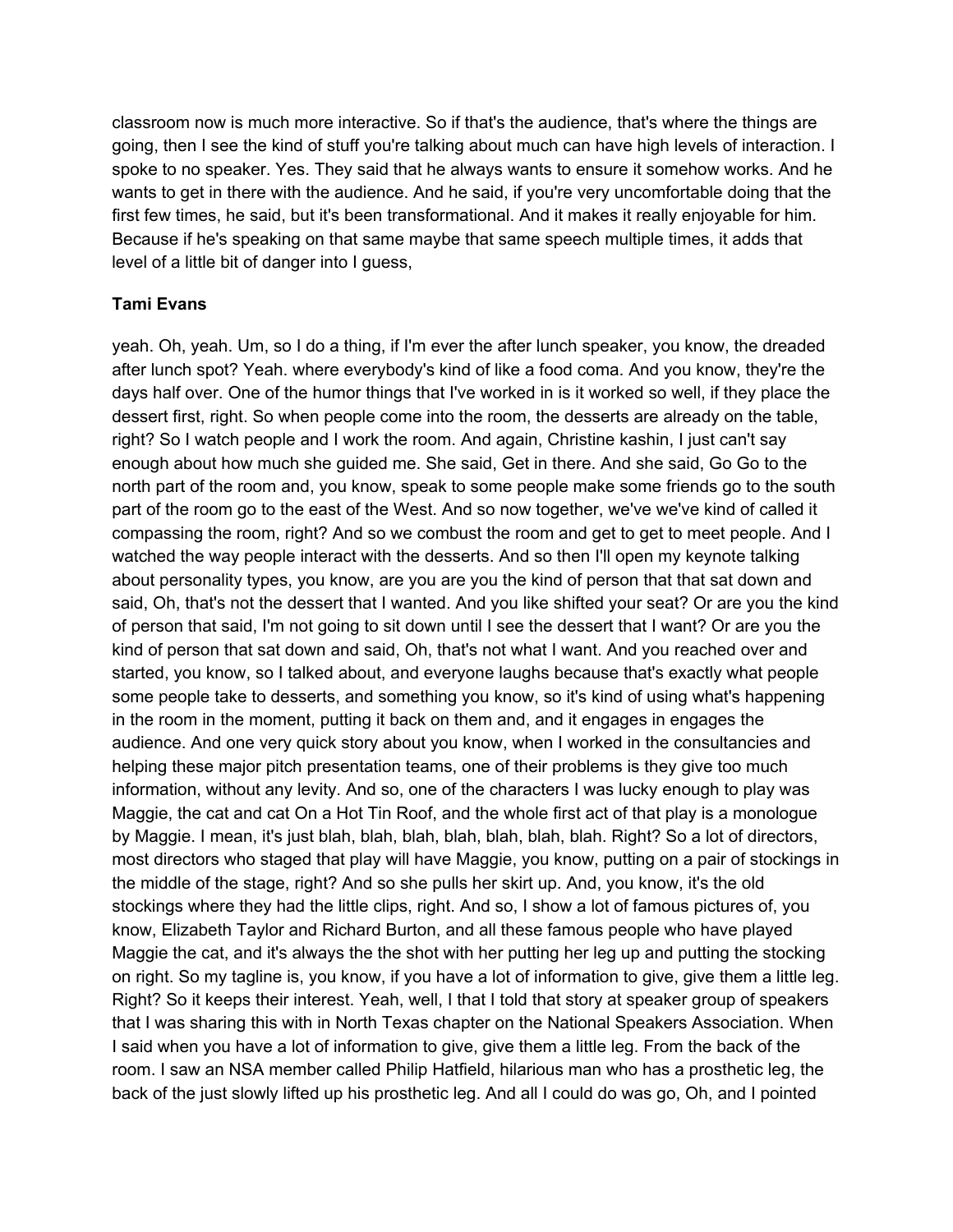and laughed, and the whole room turned. And it was one of the best audience interaction moments I've ever had. We all died laughing. He was the star. He was so amazing, and generous and funny. And it's one of my favorite audience moments ever.

## **James Taylor**

But it was a thing of, you know, stories, make people listen to visuals make people remember.

# **Tami Evans**

I love that. I wrote that. Like,

### **James Taylor**

I think I would have to give credit. I think it was one of our other guests me that would go on this. I think I'd heard I heard someone say this line. I remember hearing it the first time and going. That's so true. I mean, I think about the number of times I've attended talks by other speakers, and I've frankly forgotten everything they've said. But I do remember that visual graphic named James talks about this contextual models. And there's something that you remember visually, that just not part of the brain doesn't go away. So I'm interested as we start going to finish up here. What What is there an online tool or an app? or some kind of resource that you use find very useful for yourself? as a speaker?

## **Tami Evans**

Yeah. Oh, he's, uh, you know, I belong to each speaker. And I have the the professional membership on each speaker. So I run my entire business through that tool. And I know they have just aligned with a CRM, and I can't remember off the top of my

### **James Taylor**

head, but I think it's coma speaker that we're working with our speaker. Yeah, this Yeah, this summer. Yeah,

### **Tami Evans**

yeah. So I, I'm gonna have to make that switch, because I thought they were gonna link with Insightly. Ah, but, uh, the thing that I think helps everyone to remember is that, when you find that, that tool or that, use it, definitely use it. But always be remembering that things are going to change and things are going to develop and just be be willing to go there. Because when we get stuck down in, in places that, you know, I do it this way, I do it this way. And this goes for for our talks and our tools and our business, then we're gonna get stuck. And I think you talk all the time about where you live in a time of disruption. And so just expect to be disrupted. And then you know, if we do that, and if we can find ways to laugh about that, if we can find ways to say, you know, I was really so comfortable, and then whoops, now we're, you know, doing things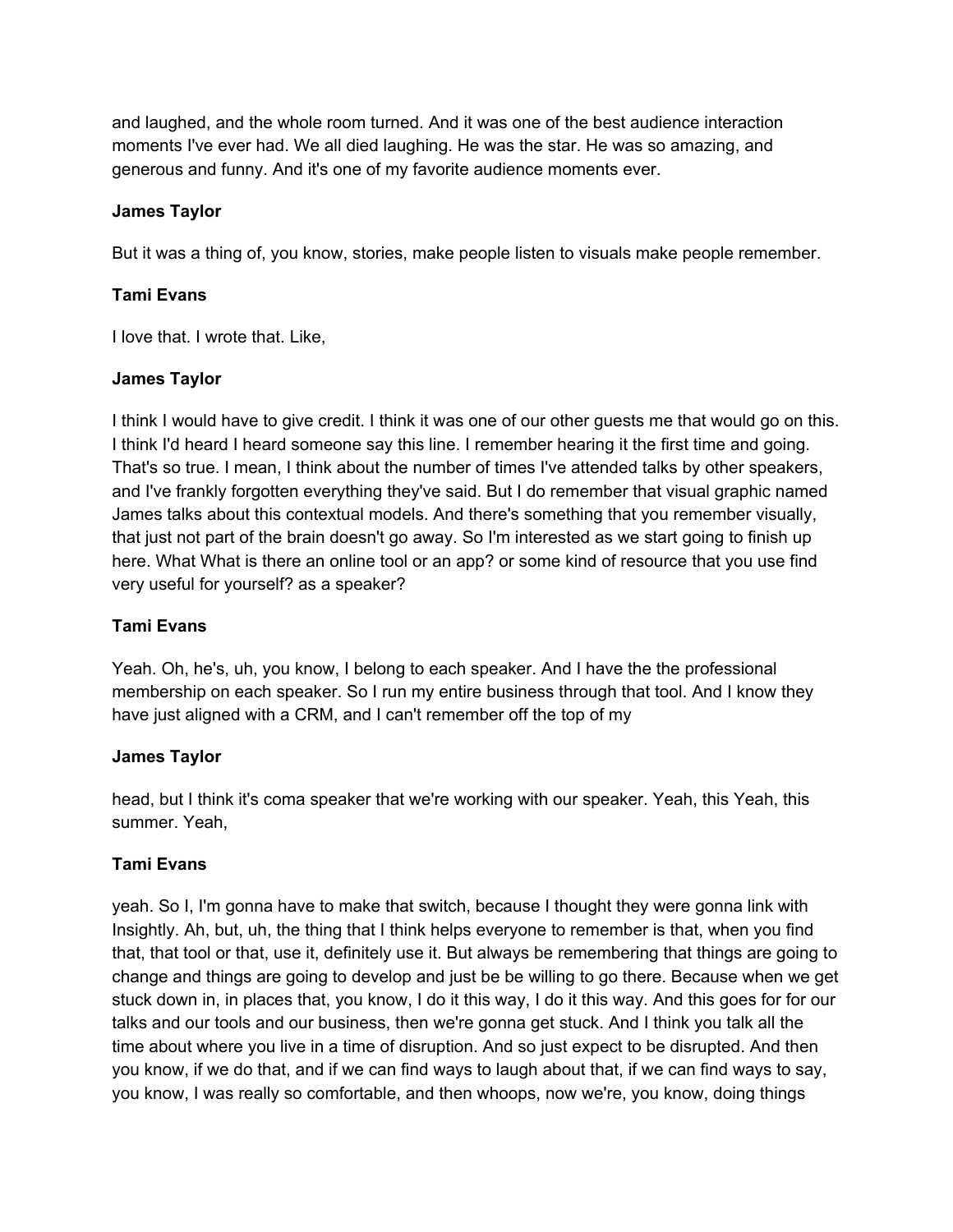differently again, then that's going to allow people to know that you can laugh at yourself and go with the flow as well. And if you can help your audiences to laugh at that, that really helps them and you speak as I know, on that I used PR as well. And it has a syndrome, there's a part in it, which says you could actually write down every time you speak, what the jokes were that you use, yeah, that particular thing, because so you were using, like,

# **James Taylor**

did I say that to that group or that audience? And so I, I must have been using that. So

## **Tami Evans**

what about, you know what color pocket square you wore? right? Exactly.

### **James Taylor**

I also use it for that exactly, little thing, little things like that. It doesn't mean unless they're lucky at the time, but when people can come by see he said that drunk last night? And what about when it comes to books? Is there a particular book that you find really useful for yourself? You know, as you were kind of, maybe as you were getting into speaking professionally, or now as you're building your speaking business?

## **Tami Evans**

Yes. So I, I try to read whenever someone that I know or respect and my friends come out with a book, I try to I try to read it and what I do is I read it, I read it knowing that something's going to stick and pop out. And so currently on my bedside table, I'm currently sleeping with Andrew tarvin on my bedside table, and so I'm reading his incredible Story of speaking around the United States and he visited every state and he, he just tells a story in each state, and some of them are poignant. And some of them are funny. And some of them are callbacks to something that happened earlier. And I thought, as a speaker, we travel so much, there is so much time in transport in airports and in getting to where we need to go or getting from there. And to remember to use that as material for your life for your book for your speeches, for your conversations with your clients. His book has really like that really set a spark off for me about that. So I highly recommend it. It's called the United States of humor, and it's by Andrew tarvin.

### **James Taylor**

Oh, put that link there as well. Well, but you mentioned travel, what is in your speaker bag? What is in that bag that you never leave the home or the office for that? It's got all your things? What's in that bag?

# **Tami Evans**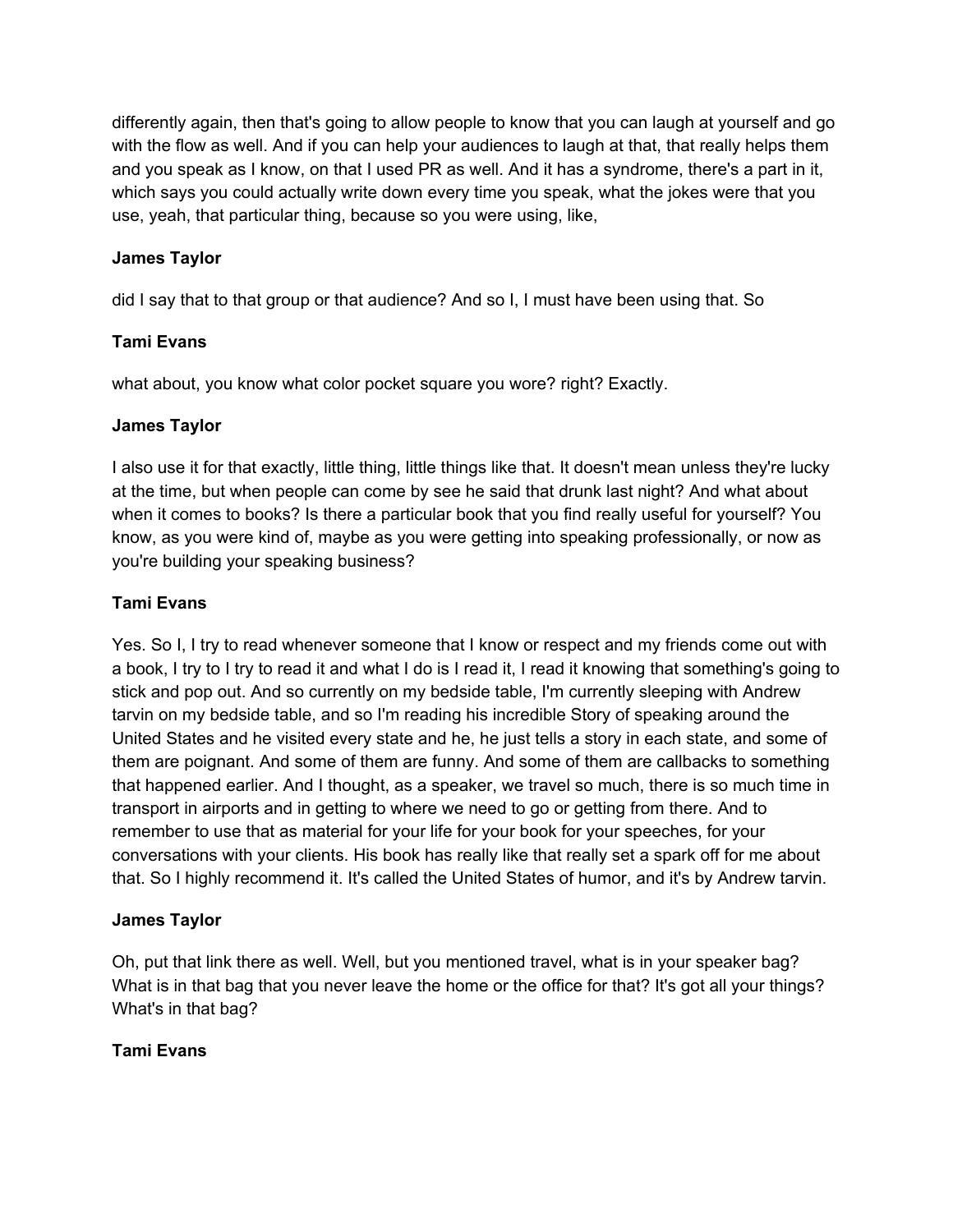Oh, my gosh. Well, I travel with my, my Madonna. Mike, you'll, you'll remember from the music industry. So I happen to have a Samson sc 50. And the reason I have that is because before countrymen came out with all the adapters, the Samson had all the adapters. So I'm an AV wannabe. So I travel with my microphone, my slide advancer extra batteries. I travel with all my adapters and cables. And I go early, and I get to know the AV team because I love them. They are usually the most grounded, funny, warm people in the whole room. And I always tell them, you realize you're the most important people in this room because without you we're not seen or heard. And I start that relationship very early. And they always get a kick out of the fact that I travel with my you know, all my gear and all my you know, little tools and stuff like that. So I love that microphone. And you know what I just just while we're on the AV team. The next time you are getting miked up or you're on the podium and you're testing doing your soundcheck, ask the person that you're working with. Ask them, what's their favorite gig they've worked on? It is remarkable, the stories that you hear Yeah. And it's about that connection, you're connecting with them. You end up laughing, of course, because a lot of the stories are really funny. And it's that that connection that creates the culture of the event so that when you are on stage, should something happen? You know, you've got a teammate that you've already connected with. So sorry, you're talking about gig bags? Yeah.

## **James Taylor**

Nobody, I think that's a great point. Because I mean, having come from the music industry, I've spent a lot of time I've spent a lot of time with those people as well. hearing a lot of stories, you hear some great, very, very funny stories, unfortunately, most of them are completely unprintable. You could never tell us a bit about that. Because some of them relate to maybe other speakers or other people in the business that you can either really want to say, but, but it's great, because it's a nice thing. Also, from from a self serving standpoint, you know, at the end of any conference, they have a, they'll have a post mortem on it. And everyone's feeding in everything's, and I know that speakers event professionals have actually said to me, that all the the AV team, or the people that were running the sand that they said, Hey, you agreed to work with because you've gotten this thing, and you did this, wherever the thing was, as well. So definitely kind of pay 40 we don't get anything in return from it. It's just it's a nice thing to do. It makes everyone's job. I mean, they're doing like cars, they're going into different venues every day and speaking and working in different places every day. It's it's just a nice, a nice human thing to do as well. What about a final question for you, Tammy, I want you to imagine you've woken up tomorrow morning. And you have to start from scratch. So you know, everything you know now, but you have no contacts, no one knows you, you have to completely restart your speaking career. What would you do? How would you restart your speaking career?

# **Tami Evans**

Ah, you know, here's my glass of Kool Aid. I, the first thing to do is to join the National Speakers Association, or find a local meeting to go to. There are some you know, starting now is it's easier to find community speaking community online and LinkedIn groups, Facebook groups are places. So that's how to connect with the speaking industry community, in order to get myself